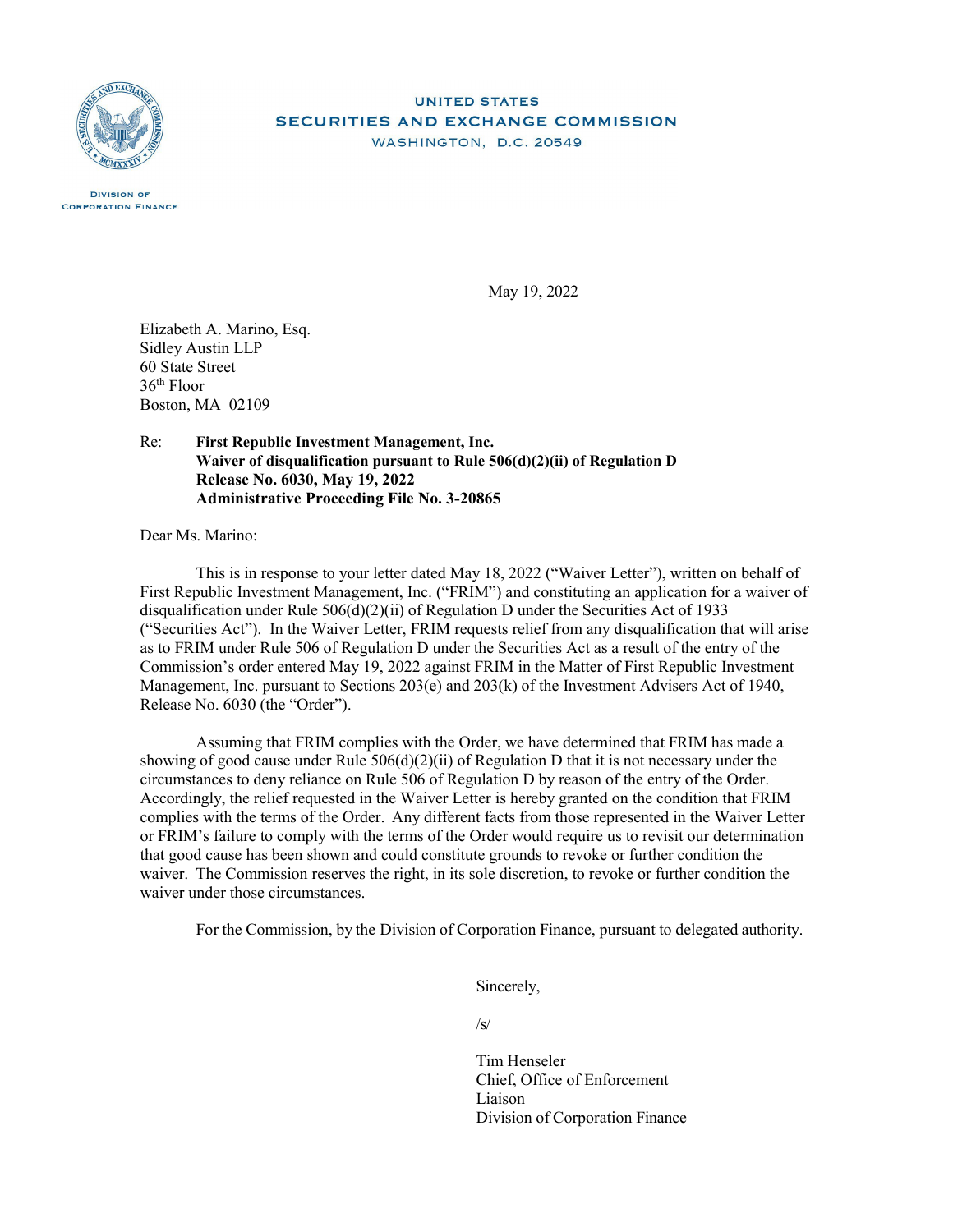SIDLEY AUSTIN LLP 60 STATE STREET 36TH FLOOR BOSTON, MA 02109 +1 617 223 0300 +1 617 223 0301 FAX

+1 617 223 0362 EMARINO@SIDLEY.COM

AMERICA • ASIA PACIFIC • EUROPE

May 18, 2022

### **By Email**

Timothy Henseler, Esq. Chief, Office of Enforcement Liaison Division of Corporation Finance Securities and Exchange Commission 100 F Street, NE Washington, DC 20549

Re: *In the Matter of First Republic Investment Management, Inc.*

Dear Mr. Henseler:

We are writing on behalf of First Republic Investment Management, Inc. ("FRIM" or the "Firm") in connection with the anticipated settlement with the United States Securities and Exchange Commission ("SEC" or "Commission") relating to *In the Matter of First Republic Investment Management, Inc*. The settlement will result in an Order Instituting Administrative and Cease-and-Desist Proceedings Pursuant to Sections 203(e) and 203(k) of the Investment Advisers Act of 1940 ("Advisers Act"), Making Findings, and Imposing Remedial Sanctions and a Cease-and-Desist Order (the "Order") against FRIM. The Order requires that the Firm comply with certain undertakings, discussed herein, within 45 days of the entry of the Order. Therefore, as discussed below, absent a waiver, FRIM will be disqualified with regard to offerings pursuant to Rule 506 of Regulation D under the Securities Act of 1933 ("Securities Act") until such time as it satisfies the undertakings enumerated in the Order.

On behalf of FRIM, we hereby respectfully request a waiver of any disqualification that will arise pursuant to Rule 506 of Regulation D under the Securities Act with respect to FRIM as a result of the entry of the Order.

#### **BACKGROUND**

FRIM expects to submit an Offer of Settlement that will agree to the Order, which will be presented by the staff to the Commission.

FRIM is registered with the Commission as an investment adviser and is a wholly owned direct subsidiary of First Republic Bank.

The Order will find that FRIM breached its fiduciary duty in connection with its affiliated broker's receipt of third-party compensation from advisory client investments without adequately disclosing its conflicts of interest. In particular, the Order will find that FRIM (1) invested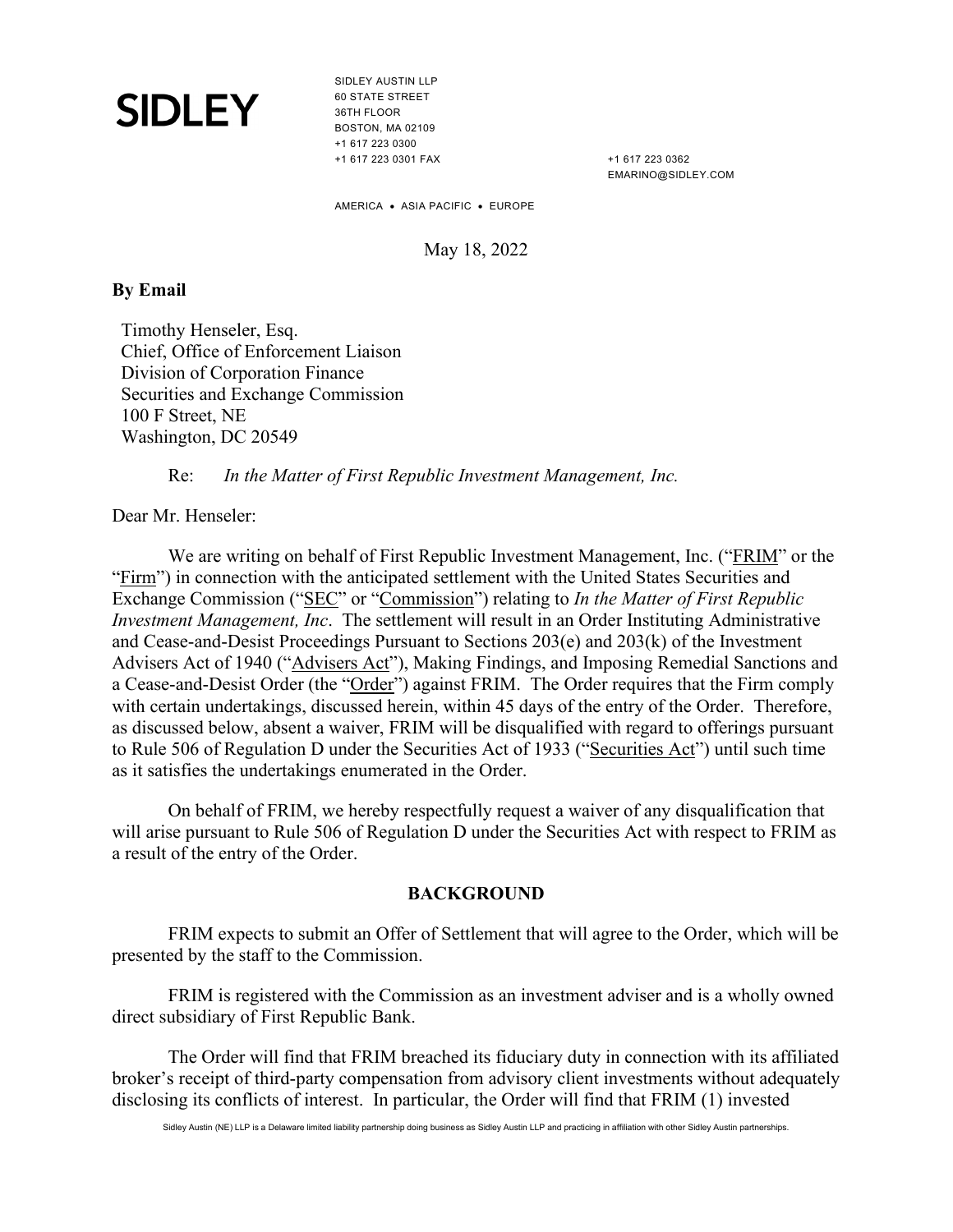#### Page 2

clients in certain mutual funds and cash sweep products that resulted in its affiliated broker receiving revenue sharing payments without providing full and fair disclosure of the conflicts of interest arising from the compensation; (2) breached its duty to seek best execution by causing certain advisory clients to invest in share classes of mutual funds that paid revenue sharing when share classes of the same funds were available to the clients that presented a more favorable value for the clients under the particular circumstances in place at the time of the transactions; and (3) failed to adopt and implement written compliance policies and procedures reasonably designed to prevent violations of the Advisers Act and the rules thereunder in connection with its mutual fund share class selection and cash sweep revenue sharing practices.

The Order will find that FRIM willfully violated Sections 206(2) and 206(4) of the Advisers Act and Rule 206(4)-7 thereunder. Without admitting or denying the findings in the Order, except as to the Commission's jurisdiction over FRIM and the subject matter of the proceeding, FRIM will consent to the issuance of the Order and to (i) cease and desist from committing or causing any violations and any future violations of Sections 206(2) and 206(4) of the Advisers Act and Rule 206(4)-7 thereunder, (ii) be censured, (iii) pay a civil money penalty in the amount of \$250,000, (iv) pay disgorgement in the amount of \$1,332,664 plus prejudgment interest in the amount of \$243,289, and (v) comply with certain undertakings enumerated in the Order.

#### **DISCUSSION**

FRIM understands that, absent a waiver, the entry of the Order will disqualify it from relying on Rule 506 of Regulation D under the Securities Act pursuant to Rule  $506(d)(1)(iv)(B)$ , which provides that issuers and certain covered persons may not rely on Rule 506 of Regulation D when the issuer and/or covered persons are, in relevant part, the subject of an SEC order entered pursuant to Section 203(e) of the Advisers Act that places limitations on the activities, functions or operations of such person. Since the Order will be issued pursuant to Section 203(e) of the Advisers Act and contains undertakings, absent a waiver, FRIM and third parties that engage FRIM to act in a covered capacity outlined in Rule 506 of Regulation D would be unable to rely on Rule 506 until the completion of the undertakings enumerated in the Order that it will be ordered to complete within 45 days of the entry of the Order.

The Commission has the authority to waive this disqualification upon a showing of good cause that such disqualification is not necessary under the circumstances.<sup>[1](#page-2-0)</sup> FRIM respectfully requests that the Commission do so here, on the following grounds:

<span id="page-2-0"></span><sup>1</sup> *See* Rule 506(d)(2)(ii).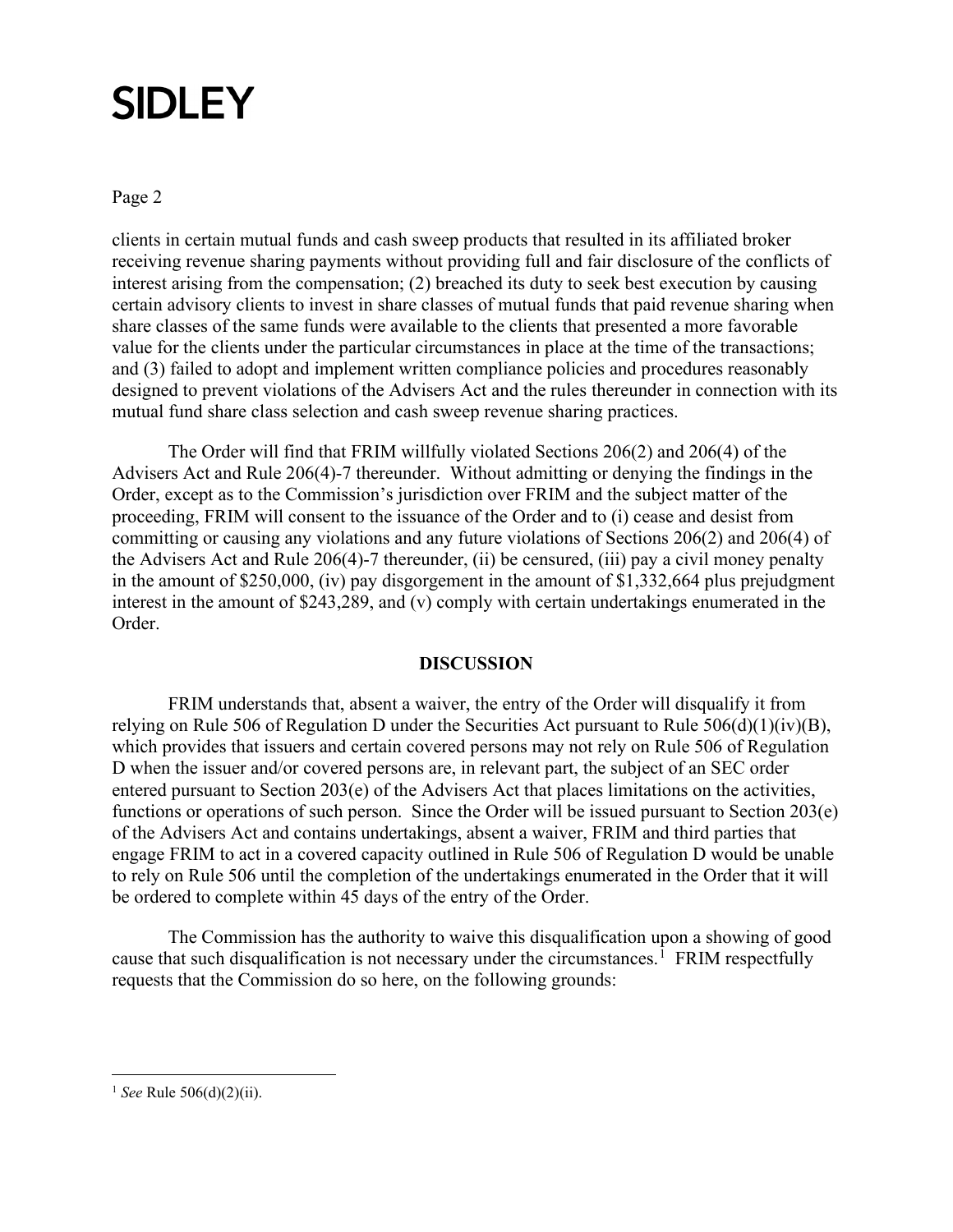Page 3

### 1. *The Violations Involved the Offer and Sale of Securities*

The conduct set forth in the Order involved the offer and sale of securities. As discussed herein, the Order will find that FRIM did not adequately disclose to its advisory clients conflicts of interest in connection with the receipt of revenue sharing by FRIM's affiliate arising from notransaction fee ("NTF") registered, open-end mutual funds and certain registered money market mutual funds and that FRIM violated its duty to seek best execution for its advisory clients in connection with the sale of NTF registered, open-end mutual funds to such clients.

### 2. *The Misconduct Does Not Involve Violations of Scienter-Based Statutory or Regulatory Provisions and Does Not Involve a Criminal Proceeding*

The violations in the Order are not criminal in nature and do not involve scienter-based fraud or other scienter-based violations.

### 3. *Duration of the Misconduct*

The conduct described in the Order related to the disclosure to advisory clients of conflicts of interest in connection with the receipt of revenue sharing by FRIM's affiliate arising (1) from NTF registered, open-end mutual funds occurring from February 2014 through January 2019, and (2) from certain registered money market funds occurring from February 2014 through January 2020. The conduct described in the Order related to the failure to adopt and implement certain written compliance policies and procedures reasonably designed to prevent violations of the Advisers Act and the rules thereunder since 2014.

### 4. *Responsibility for the Misconduct*

With respect to who was responsible for the misconduct, the Division of Corporation Finance has stated that it would also consider, among other factors, whether (1) "the misconduct reflects more broadly on the entity as a whole" or (2) "the tone at the top of the party seeking the waiver condoned, encouraged or did not address the misconduct, or actions or omissions by the party seeking the waiver, or any of its affiliates, obstructed the regulatory or law enforcement investigation."<sup>[2](#page-3-0)</sup>

The Order finds conflicts of interest in connection with revenues received by FRIM's affiliated broker-dealer. The Order describes FRIM's conduct with respect to disclosures and best execution practices surrounding the receipt of third-party compensation by FRIM's affiliated broker from advisory client investments, which the Commission will find resulted in a breach of fiduciary duty by FRIM. As the Order explains, the conflicts at issue in the Order

<span id="page-3-0"></span><sup>2</sup> *See* Division of Corporation Finance, Waivers of Disqualification under Regulation A and Rules 505 and 506 of Regulation D (Mar. 13, 2015).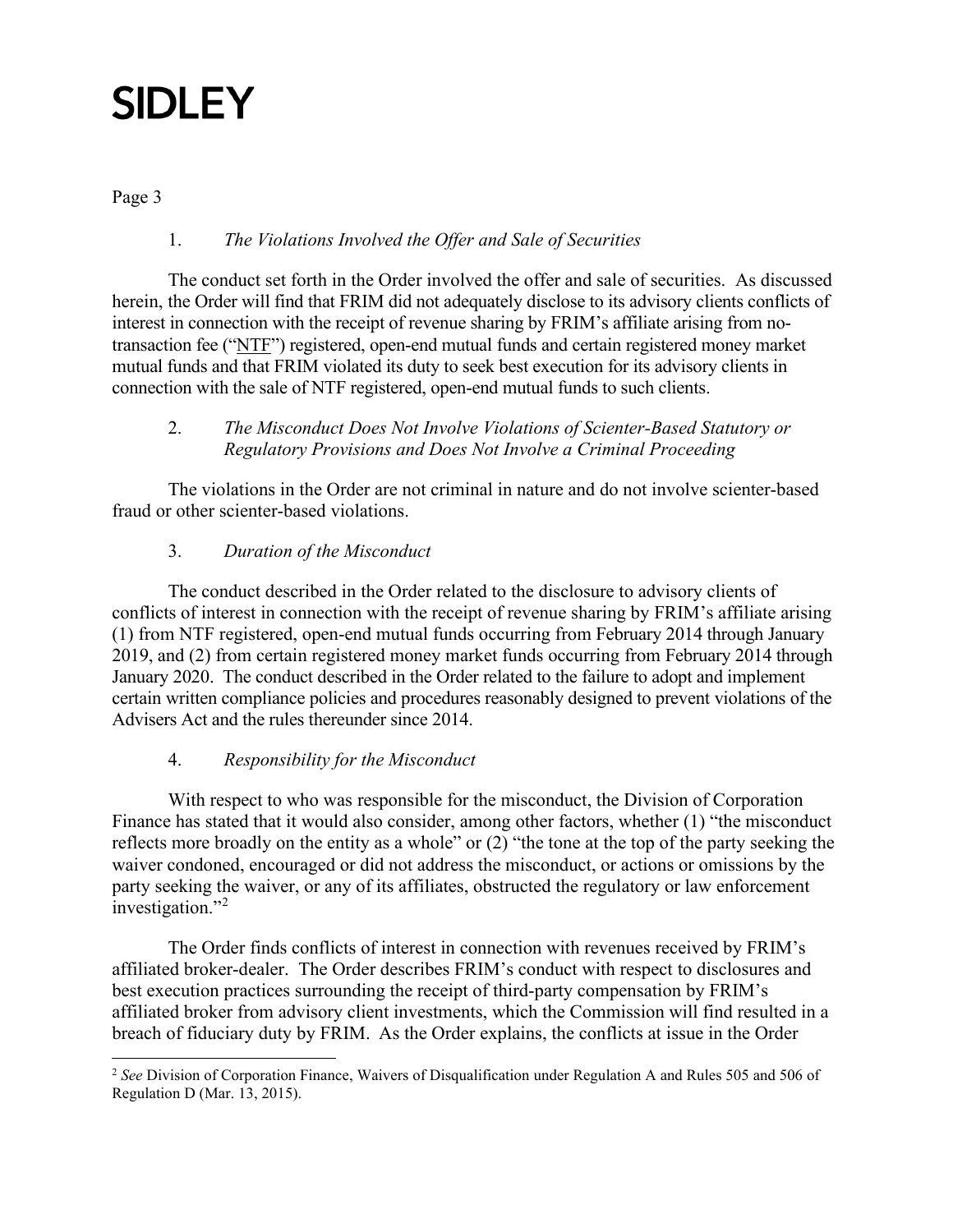Page 4

relate to FRIM's affiliated broker's receipt of third-party compensation from advisory client investments that the Order finds were not disclosed in sufficient detail. At FRIM, the disclosures were drafted within the compliance and legal groups, with input from the relevant FRIM business lines. Certain individuals at FRIM also hold roles with FRIM's affiliated broker-dealer; however, the FRIM compliance and legal organization that supports FRIM is a First Republic enterprise function independent of the business, reporting directly to First Republic Bank's Office of the General Counsel. FRIM believes that the alleged disclosure deficiencies at issue were caused primarily by insufficient communication between FRIM and its affiliated brokerdealer, which actually received the revenues at issue.

The Commission has not sought to charge any individuals currently associated with FRIM with violations in connection with the conduct underlying the Order.

### 5. *Remedial Steps Undertaken by FRIM*

FRIM has taken extensive remedial steps to address the conduct at issue in the Order. Specifically, FRIM has implemented the following remedial actions:

- FRIM has enhanced and formalized its ADV approval process to address the communication issue and now involves input from compliance, numerous business lines, legal and FRIM's executive team in its ADV approval process. This includes the Form CRS approval process (collectively, the "ADV approval process").<sup>[3](#page-4-0)</sup> In particular, the Compliance Department, which manages the ADV update process, sends the different sections of the Form ADV to the applicable business partners (e.g., the section on fees is sent to the billing and reporting group). Legal then reviews the Form ADV after Compliance has input all feedback received by the applicable business lines and the proposed disclosures. FRIM also instituted a new process through which it has quarterly correspondence with the FRIM executive team to learn about changes to business practices as well as annual processes across the business as a whole to develop and update the conflicts inventory. For the quarterly correspondence, Compliance circulates an email to certain executives at FRIM and its affiliates to help Compliance identify any compensation coming in. FRIM also conducts an annual conflict inventory process where FRIM and the other lines of business review their sections of the conflict inventory, make updates and meet with various business partners to identify any new conflicts and discuss existing conflicts.
- In January 2019, FRIM amended its Form ADV disclosures to provide enhanced disclosure regarding the NTF Program stating that FRIM will select the lowest-cost share class of a mutual fund for which its clients are eligible and that is available at its custodians. By 2021, FRIM moved its clients from the NTF class of mutual fund

<span id="page-4-0"></span><sup>&</sup>lt;sup>3</sup> The Form ADV, including the Form CRS, constitutes the entirety of the disclosures for FRIM.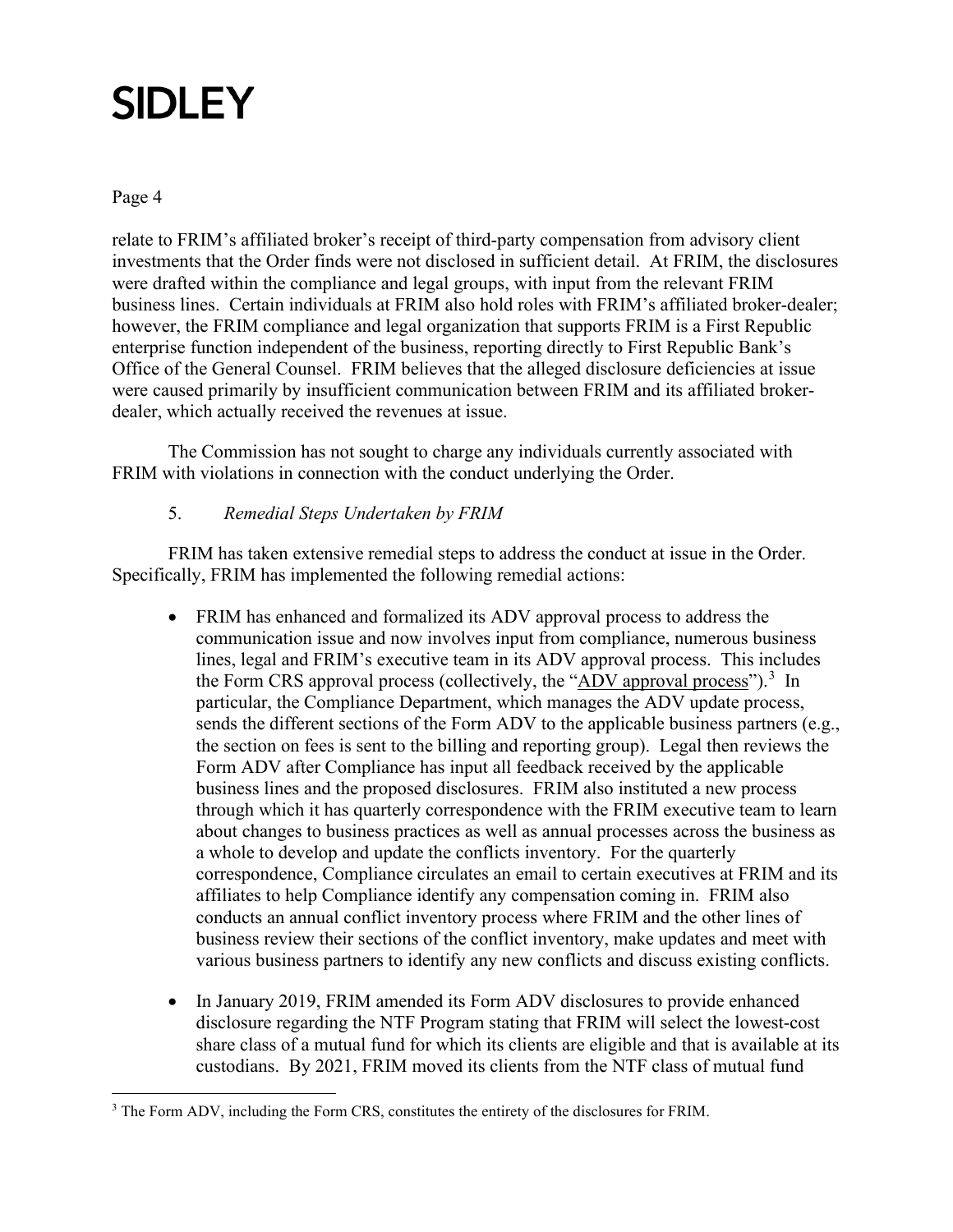Page 5

shares, except in situations in which the fund family only offered NTF share classes or if the Firm's clients were only eligible for NTF share classes.<sup>[4](#page-5-0)</sup> Even in such situations, the Firm's affiliated broker does not accept any NTF revenue.

- In January 2020, FRIM discontinued making available to its clients as a sweep option money market funds that would have resulted in FRIM's affiliated broker receiving revenue sharing, and, by June 2021, FRIM moved its clients out of money market mutual fund sweep accounts and into bank sweep programs.
- All of the remedial actions detailed above are intended to prevent a recurrence of the conduct at issue in the Order by enhancing FRIM's conflict of interest disclosures regarding receipt of third-party compensation from advisory client investments and by moving clients into share classes of mutual funds intended to present a more favorable value for the clients and to achieve best execution for the clients.

As detailed in the Order, FRIM will also agree to the following undertakings:

- Reviewing and correcting, as necessary, all relevant disclosure documents concerning its selection process of mutual funds, mutual fund share classes, and money market sweep funds. This undertaking is complete.
- Evaluating whether existing clients should be moved to a lower-cost share class, mutual fund or money market sweep fund and moving clients as necessary. This undertaking is complete. $5$
- Evaluating, updating (if necessary), and reviewing for effectiveness of their implementation, FRIM's policies and procedures so that they are reasonably designed to prevent violations of the Advisers Act and rules thereunder in connection with both (1) the disclosure of the conflicts of interest presented by its mutual fund share class selection practices, and money market sweep fund selection, and (2) making recommendations of mutual fund share classes that were in the best interest of its advisory clients. This undertaking is complete.
- Notifying affected investors of the settlement terms of the Order by sending a copy of the Order to each affected investor via mail, email, or such other method

<span id="page-5-0"></span><sup>4</sup> This process is ongoing in the case of clients who transfer to FRIM mutual funds purchased at firms other than FRIM, in situations in which mutual funds change the eligibility criteria for mutual fund share classes, and in situations in which mutual funds create new share classes.

<span id="page-5-1"></span><sup>5</sup> Please note that new inflows of mutual funds are evaluated and moved to the lowest share classes, as necessary, within 30 days.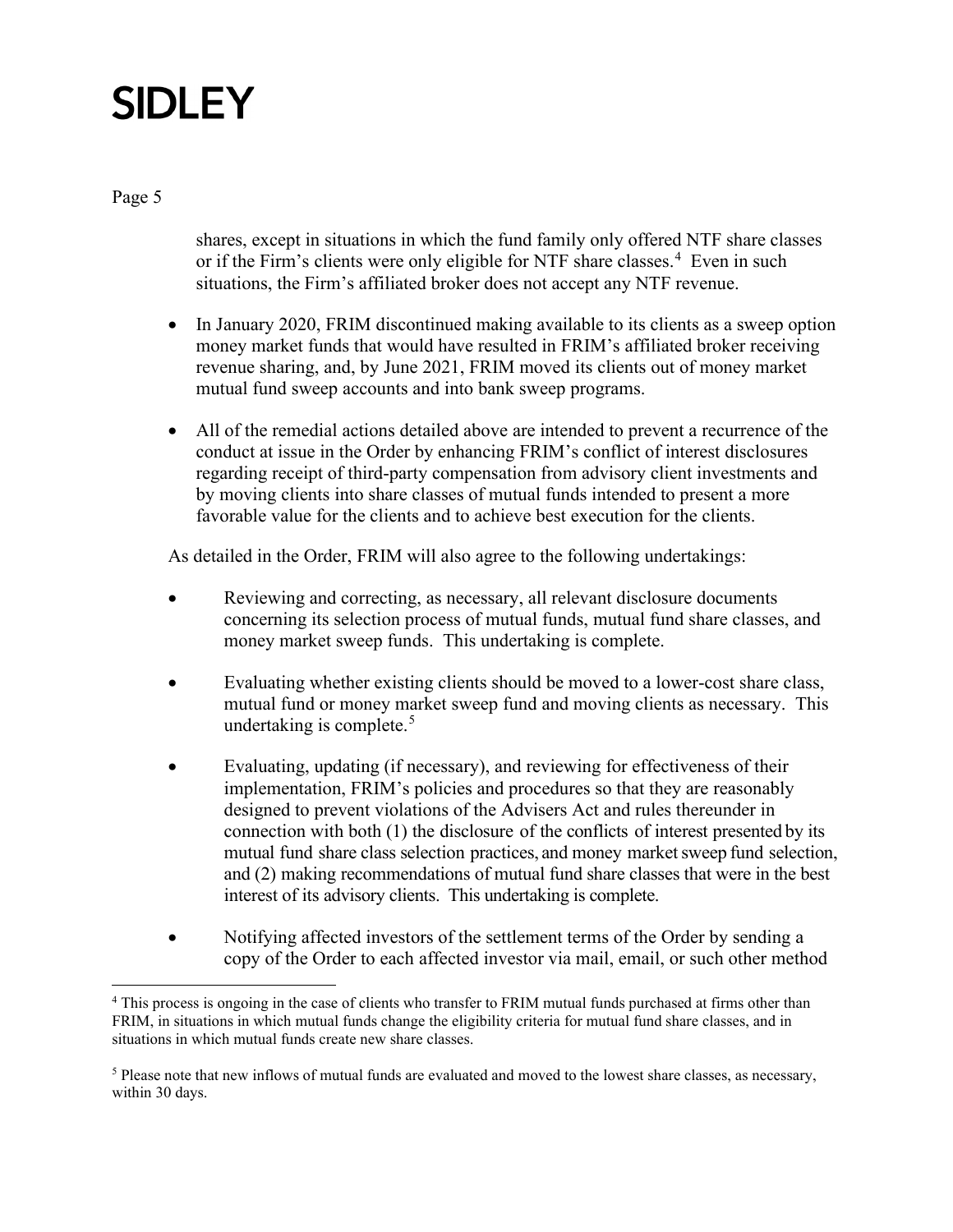Page 6

not unacceptable to the Commission staff, together with a cover letter in a form not unacceptable to the Commission staff; and

• Certifying compliance with the undertakings to the Commission staff.

FRIM thus has taken, and has committed to taking further, concrete and substantial steps to remediate the conduct at issue in the Order. This will prevent the recurrence of the conduct at issue in the Order. Accordingly, it is not necessary to disqualify FRIM from relying on Rule 506 in connection with an offering.

### 6. *Disqualification Would Have a Material Impact on FRIM and its Clients*

FRIM currently acts, and in the future desires to continue to act, as investment manager to pooled investment funds, which are offered in reliance on Rule 506(b) of Regulation D (the "Funds").<sup>[6](#page-6-0)</sup> The Funds may constitute private equity funds, venture capital funds, hedge funds or hybrid funds and are offered and sold in reliance on applicable exemptions under the Securities Act, including Rule 506 under Regulation D. FRIM's inability to act as investment manager to the Funds would have an immediate and ongoing adverse impact on FRIM, the current investors in the Funds, other current FRIM customers and the issuers of the Funds that have retained, or may retain, FRIM during the pendency of the undertakings, in connection with transactions that rely on the exemption under Rule 506(b). FRIM's period of disqualification will expire upon its certification of completion of the undertakings, which it anticipates occurring within 45 days after entry of the Order.

As of February 28, 2022, 17 FRIM-advised Funds offered in reliance on the registration exemptions in Rule 506 were open for investment, totaling approximately \$436 million in capital raises from August 1, 2021 through February 28, 2022.<sup>[7](#page-6-1)</sup> Further, in March 2022, FRIM anticipates raising over \$116 million in total capital from four new funds and at least 13 other open funds, and in April 2022, FRIM anticipates having 15 open Funds. FRIM is also working with approximately eight funds that may launch in the second or third quarter of 2022. During the period of FRIM's disqualification, FRIM would be unable to advise such Funds, absent

<span id="page-6-0"></span><sup>6</sup> FRIM's Rule 506 of Regulation D Funds-advised business represents a significant portion of its advisory business, representing approximately 11% of FRIM's investment advisory business in 2020 and growing steadily year over year.

<span id="page-6-1"></span><sup>7</sup> During the period starting January 1, 2016 and ending December 31, 2021, approximately 49 FRIM-advised Funds offered in reliance on the registration exemptions in Rule 506 raised over approximately \$2.3 billion in capital from investors and FRIM continued to advise approximately 54 additional Funds. Collectively, FRIM advised over 100 Funds offered in reliance on Rule 506 of Regulation D, totaling approximately \$5.5 billion in capital raises over the life of the Funds. Further, approximately 2,500 FRIM clients are invested in the FRIM-advised Funds and approximately 5,000 FRIM clients are eligible to invest in the Funds. Please note that the totals described herein include both subscription amounts for hedge funds and commitment amounts for private equity funds.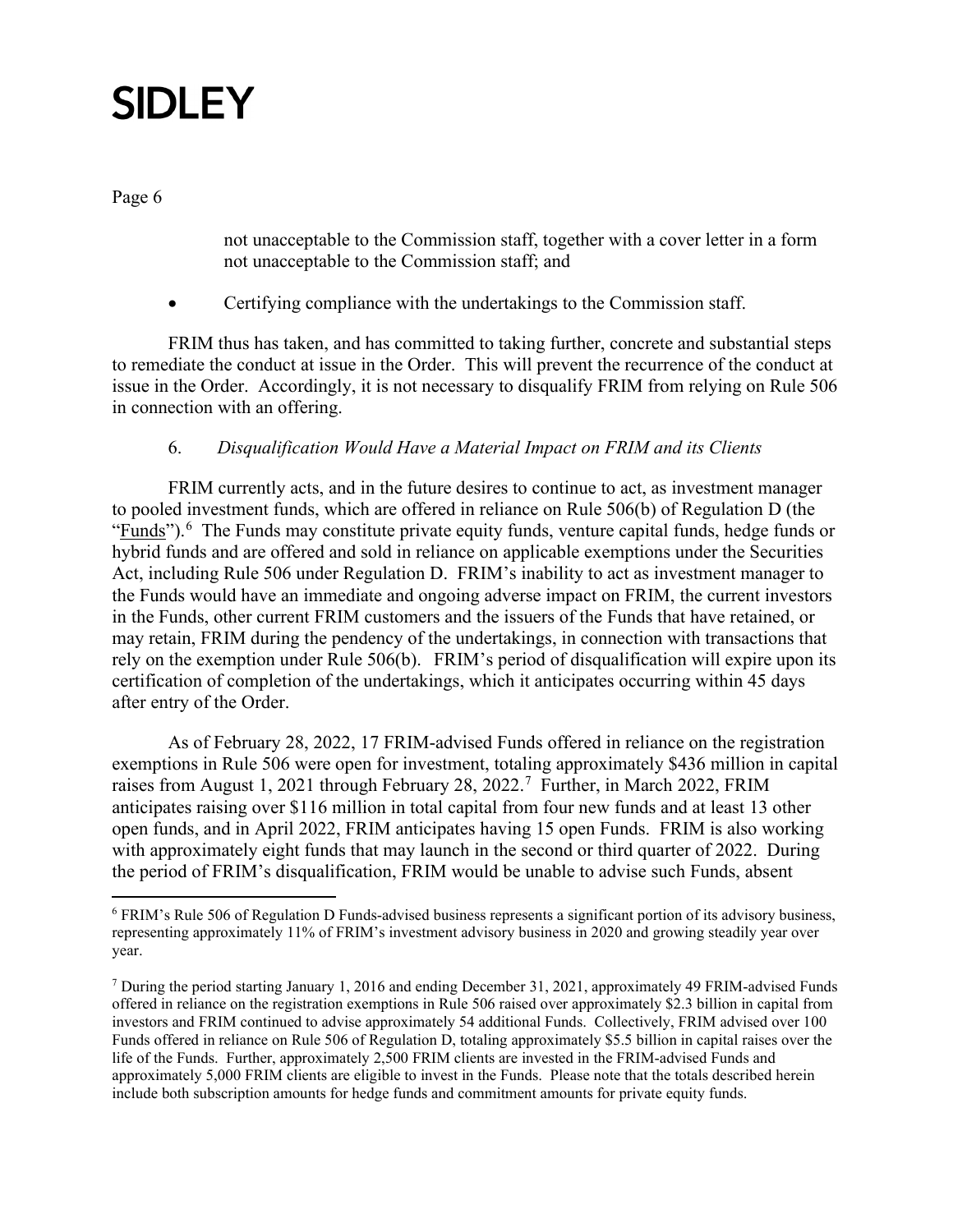Page 7

receipt of a waiver of the disqualification, since the Funds have ongoing offerings that rely on Rule 506. FRIM anticipates that such Funds will raise approximately \$500 million more in capital in 2022 in connection with the ongoing offerings. Because of FRIM's role as investment manager with respect to these Funds, the Funds would be disqualified from relying on Rule 506 to raise new capital during the period of disqualification if the Order is issued and there is no waiver. Many Funds rely on an ongoing offering of interests to increase the amount of new assets that can be deployed, and current investors in the Funds would be harmed if the Order is issued and there is no waiver for future capital raises during the period of disqualification. The inability to seek and raise capital, even for a short timeframe, represents a lost opportunity for the Funds as well as the current investors in the Funds, which could limit the diversification of assets in certain funds and could result in a smaller asset base over which Fund expenses are shared. Furthermore, the portfolio funds of the Funds have a right to take action against the FRIMmanaged funds in the event of a Rule 506 disqualification (such as a forcing a redemption of the Funds). Therefore, if FRIM was disqualified even for a short period of time, all of their advisory relationships could be terminated, resulting in disruption and additional costs to the Funds as well as to FRIM clients who sought to invest in such Funds.

As noted above, certain FRIM-advised Funds are also in the process of launching and fundraising in reliance on Rule 506. FRIM has undertaken significant preparatory steps in anticipation of these efforts and, absent receipt of a waiver of the disqualification, FRIM would be unable to advise such Funds during the period of disqualification. The result would be at best a delay in launch and additional costs, and at worst an inability to launch at all, which would materially and adversely affect the Funds and the FRIM clients who seek to invest in such Funds.

If FRIM were disqualified from acting as an investment manager pursuant to Rule 506, it would not be able to meet the needs of the Funds who rely on the Rule 506 safe harbor in order to effectuate their capital raising needs during the pendency of the undertakings. Furthermore, it would present substantial challenges for FRIM to satisfy the asset allocation goals of its existing clients who have specified certain percentage asset allocations to be invested in privately placed funds. The private funds at issue provide an important portion of the asset allocation goals of many FRIM clients, as set forth in those clients' Investment Policy Statements, and only FRIM clients can invest in FRIM-advised funds at the point of the initial investment. Without a waiver, FRIM clients would be disadvantaged by losing access during any period of disqualification to FRIM-advised private funds that provide them a private funds platform on which to seek broader asset diversification in asset classes that are not correlated with the equities market.

While Section  $4(a)(2)$  of the Securities Act is theoretically available the Funds for which FRIM serves as investment manager, the Funds that are currently open have already commenced their offerings in reliance on Rule 506 and therefore may not be able to now rely on Section 4(a)(2) with the certainty afforded a Rule 506 of Regulation D offering. Likewise, the Funds that are in the process of launching have already determined to rely on Rule 506. Further, the issuer